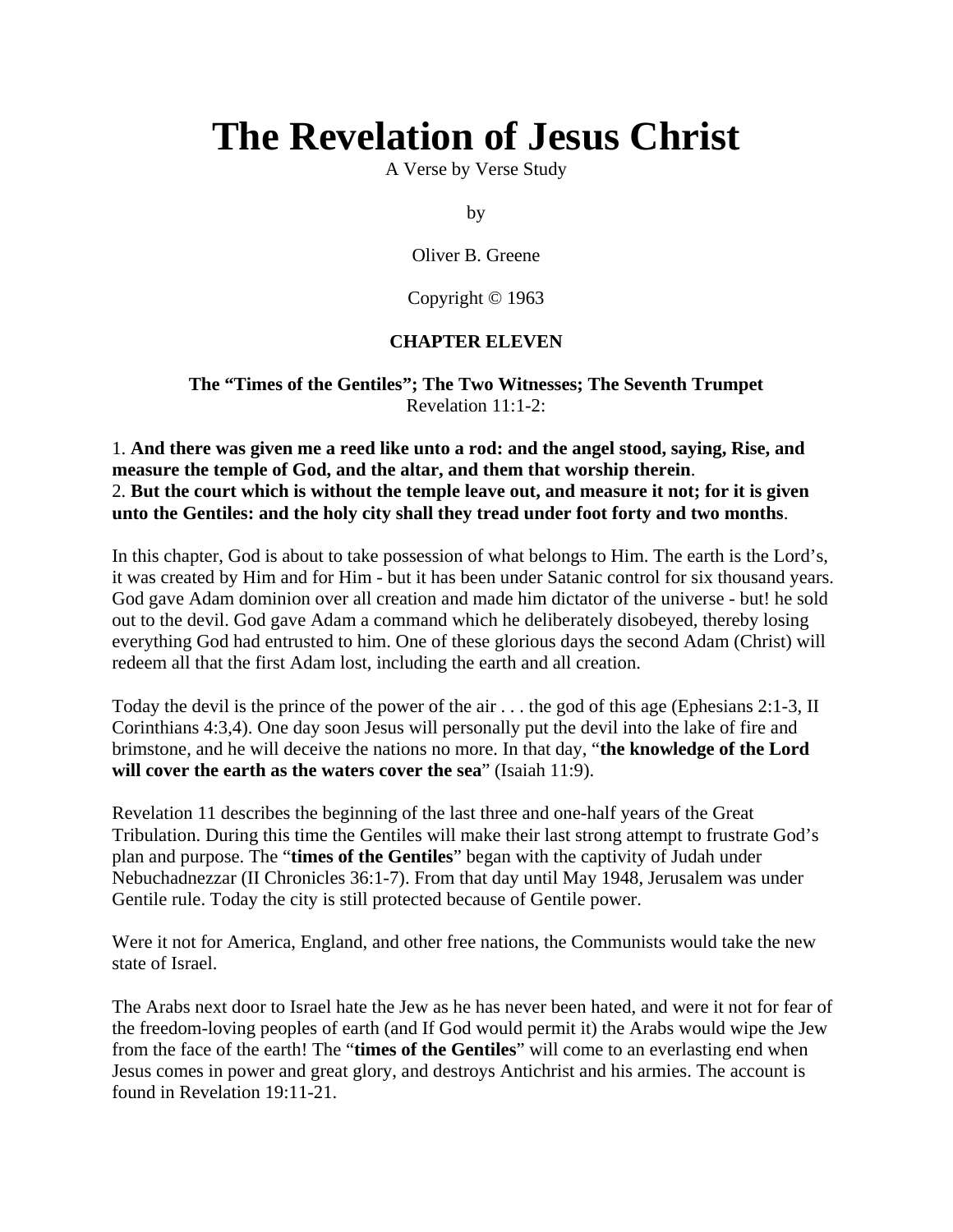In the last verse in chapter ten, John was informed that he must prophesy again of many peoples, tongues, and nations. As we look into this a bit further, we learn that John begins that ministry in our present chapter.

To prophesy is not merely to foretell events of the future it is also to exercise the functions of a witness for God. All true Bible preachers are prophets in a sense.

To declare the message and the will of God, to act as God's ambassador and mouthpiece, is to fulfill the office of a prophet. Aaron was Moses' prophet; he was spokesman for Moses because Moses had an impediment of speech. God has always had such witnesses here on earth and He always will have. Every true Christian who witnesses against wickedness, lifts up righteousness, points men and women to the Lamb of God - is a prophet, and after the Rapture of the Church will sit with Jesus as He judges unrighteousness.

"**Do ye not know that the saints shall judge the world?**" (I Corinthians 6:2). Saints have never before judged the world, but they will judge with Jesus, our High Priest and Righteous Judge:

"**Let the saints be joyful in glory: let them sing aloud upon their beds. Let the high praises of God be in their mouth, and a twoedged sword In then hand; to execute vengeance upon the heathen, and punishments upon the people; to bind their kings with chains, and their nobles with fetters of iron; to execute upon them the judgment written: THIS HONOUR HAVE ALL HIS SAINTS** . . ." (Psalm 149:5-9). Read those verses in your Bible - and see the great honor God has placed upon His children, the true believers.

Revelation 11:1 begins with a conjunction: ". . . **and**" thus connecting this verse with the last verse in chapter ten. John is here beginning the prophecy mentioned in the preceding verse.

To John was given a reed like unto a rod, and the Angel said, "**Rise, and measure the temple of God, and the altar, and them that worship therein. But the court which is without the temple, leave out, and measure it not, for it is given unto the Gentiles: and the holy city shall they tread under foot forty and two months**." (Forty-two months add up to three and one-half years . . . the last half of Daniel's seventieth week . . . the part of the Tribulation period known as the GREAT Tribulation.)

These words set forth the initial progress of the actual taking possession of the earth by our victorious Redeemer - the Lord Jesus. Like judgment administrations as a whole, this taking possession of earth is a gradual work which passes through different stages, involving particular times, places, and persons. This is the beginning of the taking-over of all things by the rightful Heir to all things - the Lord Jesus Christ.

John was given a reed "**like unto a rod**." (We would call it a measuring stick.) It was an instrument used in taking measurements, and it was ten feet long. (Read Ezekiel 40:3 and Zechariah 1:16.) The temple, the altar and the worshippers were included in the measurements. This suggests that God will preserve and protect the temple, the altar, and those who worship there.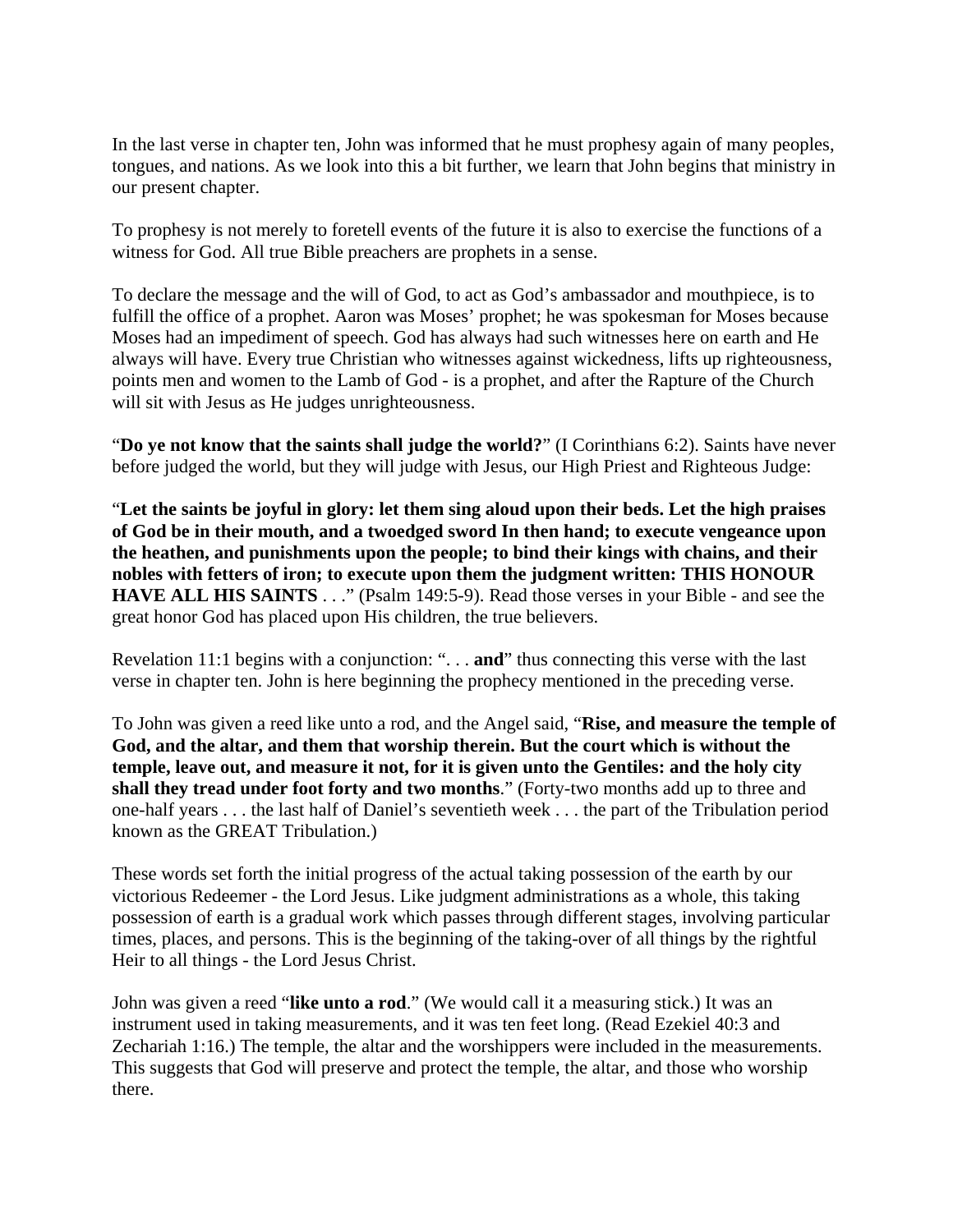Revelation 21:15 tells of an angel with a golden reed measuring the glorified Church - or the Pearly white City. Israel is an earthly people with earthly promises. They have to do with earthly blessings throughout all eternity.

But the Church (the Bride) is a heavenly people with heavenly promises, and will be on display in the heavenlies, showing forth the exceeding riches of God's grace (Ephesians 2:6).

John had been only a spectator until now, but with Israel, his own brethren, in the picture, he becomes the main actor. The Angel instructed him to "**Rise and measure**." He is roused into speedy activity by the divine command, and he measures the temple, the altar, and the worshippers as he was instructed to do.

When the Jews asked Pilate to release Barabbas and crucify Jesus, they asked that His Blood be upon them and upon their children. God set Israel aside for a season.

He did not cast them away, but gave them up to blindness until the fulness of the Gentiles be come in. Jewish worship ceased, the Christian era began - and will continue until the Rapture, when the Church will be caught up to meet the Lord in the air. When true worship is set up again, it will be Jewish worship after the manner of Israel.

Believers have no specific place of worship - but the Jew could not worship without the temple. Christians have no temple on earth (I Corinthians 6:19; II Corinthians 6:16). "**God is a Spirit, and they that worship Him must worship Him in spirit and in truth**" (John 4:21-24; Hebrews 10:19-22).

The sanctuary above is the only place of worship for true believers. Christian sacrifices are praises to God (Hebrews 13:15, 16).

This is quite different from Jewish worship, both in the past and that which is to come. Both the temple and the altar are essential and imperative to Jewish worship. That is the reason the Jews became so angry when Jesus said, "**Destroy this temple and I will raise it up in three days**." He was speaking of His body, but they thought he spoke of the beautiful temple in Jerusalem.

The temple will be rebuilt in Jerusalem by the Jews after the Rapture of the Church. The temple has been rebuilt many times, but it will be rebuilt when the Jews construct it after the Rapture. It will be built where the Mosque of Omar now stands.

Below is a list of some of the temples that have been destroyed:

1. Solomon's Temple (I Kings, chapter 7). This temple was destroyed by Nebuchadnezzar in 588 B. C.

2. Zerubbabel's Temple (Ezra 3:12), pillaged and dedicated to the heathen god, Jupiter, by Antiochus Epiphanes, 170 B. C.

3. Herod's Temple (John 2:20) was very beautiful. Its building was begun in 17 B. C., and it was destroyed by Titus in 70 A. D.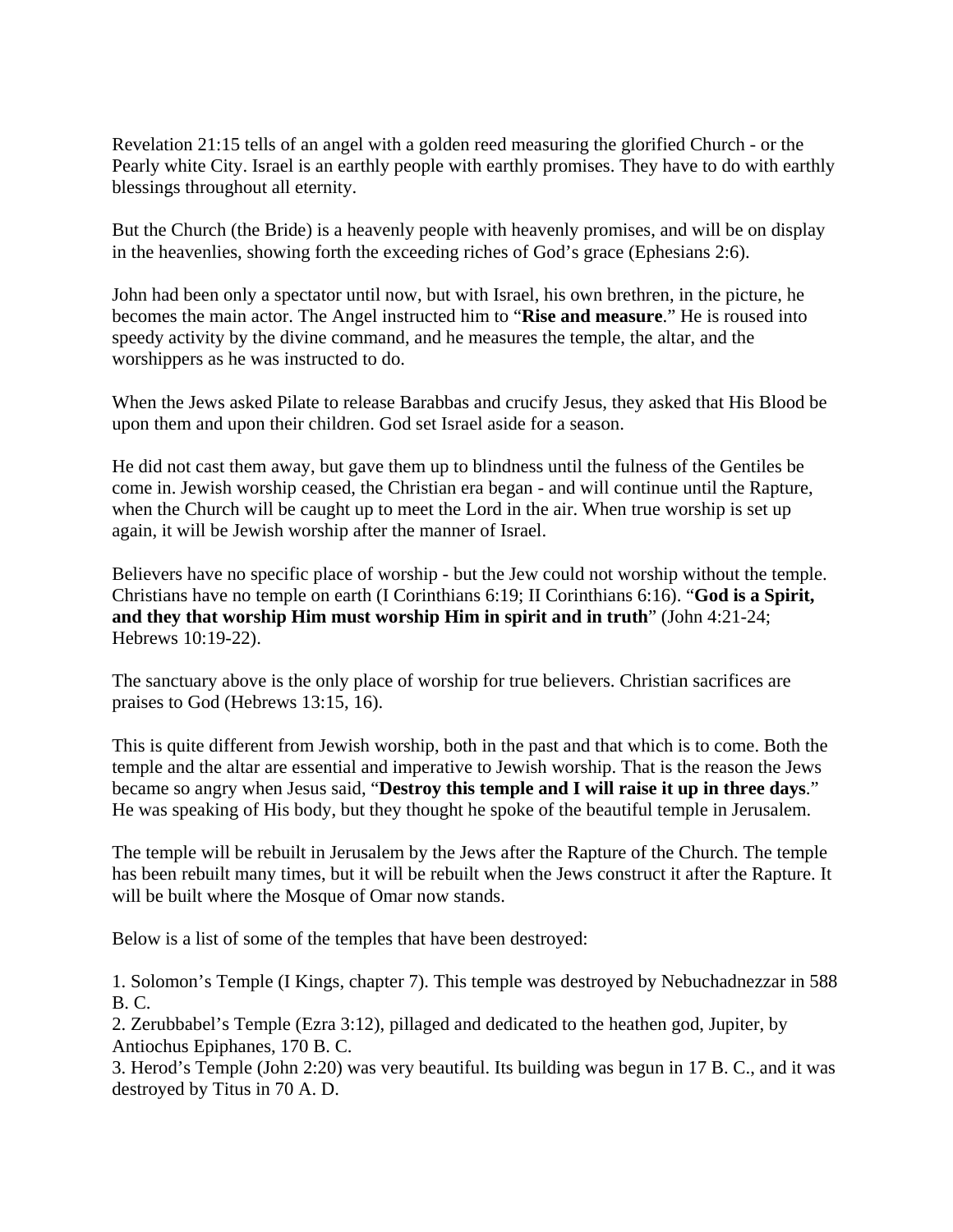Two future temples:

1. The temple to be rebuilt during the first three and one-half years of the reign of the Antichrist (I Thessalonians 2:4). Judah will then be back in her own land and will rebuild this temple. 2. The Millennial Temple - the temple of Jesus (Acts 15:16). Read Ezekiel 40, and you will find the description of its magnificence.

In I Corinthians 3:16 and 6:19, the body made up of born again, blood-washed believers is called "**the temple of God**." Jerusalem is the only city on earth where the temple of stone is divinely sanctioned and honored by the Lord.

In Revelation 11:2 we learn that the Holy City shall be trodden under foot for forty and two months - the last half of the seven years of Tribulation. Jerusalem is the Holy City spoken of throughout the Bible. Read Nehemiah 11:1-18; Isaiah 52:1 and Daniel 9:24. This period is mentioned in Revelation 11:3 and 12:6 as "**1,260 days**." In Revelation 12:14 and Daniel 9:27, it is spoken of as "**time, times, and half-time**." The statements all refer to the three and one-half years which comprise the last half of the Tribulation period. Bible months having to do with prophecy are always months of thirty days each. There are no twenty-eight-day nor thirty-oneday months in Bible prophecy. For 1,260 days, the Gentiles will tread down the people in Jerusalem as mire in the streets (Isaiah 10:6).

The anti-Christian nations will befriend the Jew during the first half of the reign of the Antichrist - the time of peace when he rides out with a bow but no arrow. However, these same people will turn and in vengeance and horrible terror the Jews "**shall be left together unto the fowls of the mountains and the beasts of the earth. The fowls shall summer upon them and all the beasts of the earth shall winter upon them**" (Isaiah 18:6).

Thus the Gentile enemies will turn loose their fury upon Judah . . . Israel, God's chosen people.

**GOD'S TWO WITNESSES**

Revelation 11:3-12:

3. **And I will give power unto my two witnesses, and they shall prophesy a thousand two hundred and threescore days, clothed in sackcloth**.

4. **These are the two olive trees, and the two candlesticks standing before the God of the earth**.

5. **And if any man will hurt them, fire proceedeth, out of their mouth and devoureth their enemies: and If any man will hurt them, he must in this manner be killed**.

6. **These have power to shut heaven, that it rain not in the days of their prophecy: and have power over waters to turn them to blood and to smite the earth with all plagues, as often as they will**.

7. **And when they shall have finished their testimony, the beast that ascendeth out of the bottomless pit shall make war against them and shall overcome them, and kill them**.

8. **And their dead bodies shall lie in the street of the great city which spiritually is called Sodom and Egypt, where also our Lord was crucified**.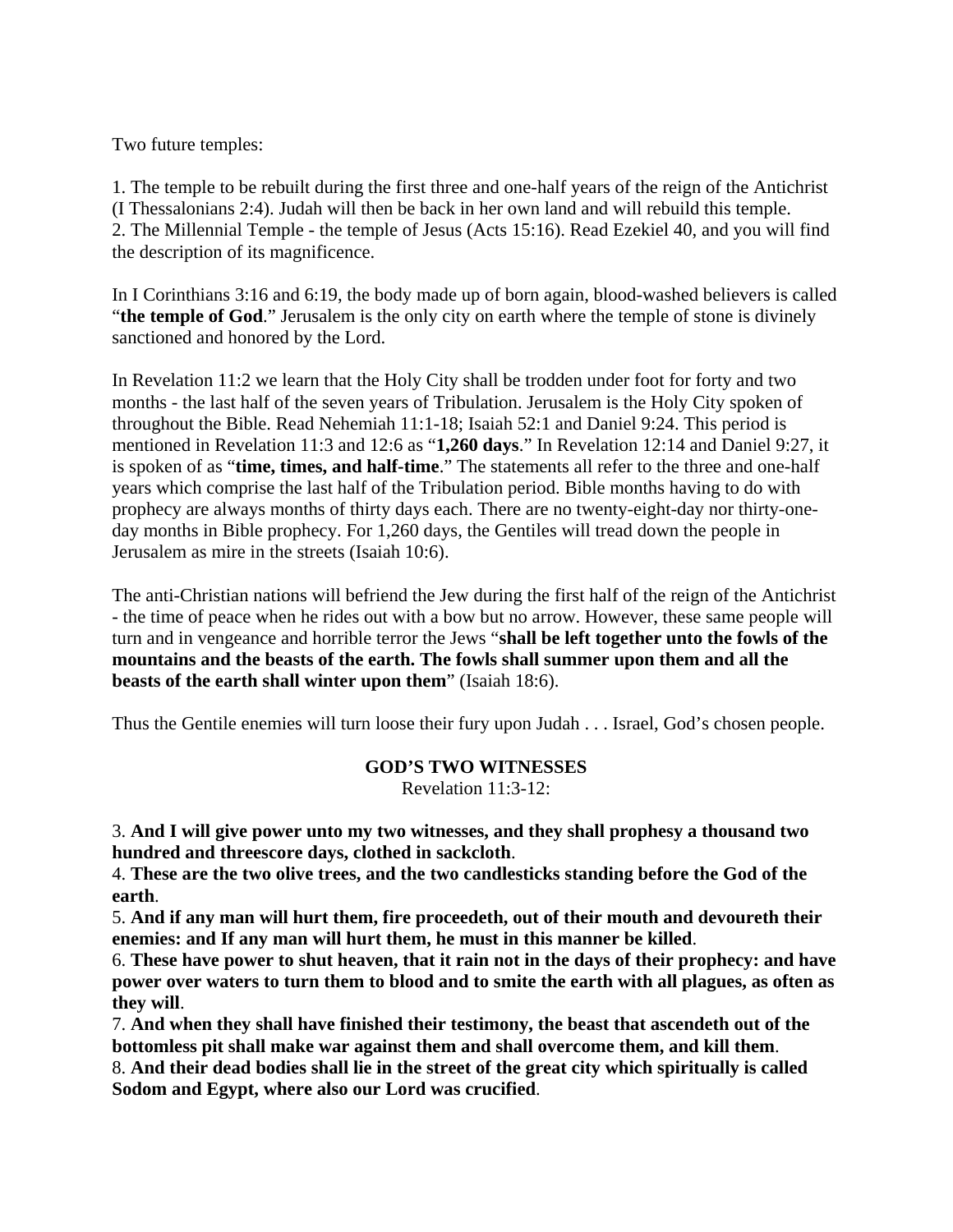9. **And they of the people and kindreds and tongues and nations shall see their dead bodies three days and an half, and shall not suffer their dead bodies to be put in graves**.

10. **And they that dwell upon the earth shall rejoice over them, and make merry, and shall send gifts one to another; because these two prophets tormented them that dwelt on the earth**.

11. **And after three days and an half the spirit of life from God entered into them, and they stood upon their feet; and great fear fell upon them which saw them**.

12. **And they heard a great voice from heaven saying unto them Come up hither. And they ascended up to heaven in a cloud; and their enemies beheld them**.

We are dealing with Jews in this passage, and Jewish law demanded two witnesses to give competent evidence concerning matters of law, religion, or the dealings of men with one another (Deuteronomy 17:6; 19:15). (You will recall that two angels were in the tomb of Jesus the morning of His resurrection - John 20:12. Two men appeared to the disciples at the Lord's ascension - Acts 1:10. In Luke 10:1 the seventy were sent out two by two.) So God sends TWO witnesses - and they prophesy exactly 1,260 days - no more, no less.

Who are these two witnesses? Bible scholars differ as to their identity. Some say they are Elijah and Enoch, basing their decision on Hebrews 9:27: " . . . **It is appointed unto men once to die**." This leads them to conclude that since Enoch and Elijah were the only two men to leave this world without dying, they must be the two witnesses. But may I remind you that at the Rapture of the Church a great number will ascend to Heaven without dying: I Thessalonians 4:16b-17: " . . . **and the dead in Christ shall rise first: Then we which are alive and remain shall be caught up together with them in the clouds, to meet the Lord in the air** . . . ." The statement in Hebrews cannot mean every individual - but man as a race.

Personally, I believe Enoch is a type of the New Testament Church when raptured. Enoch lived in the darkest hour just before the judgment of God fell by way of the flood. He walked with God - and one day in that dark hour he went home to be with God - without dying.

The Church is living in the darkest hour of man's history . . . and it will be even darker before we are caught up to meet Jesus in the clouds. Just as Enoch was caught up from this earth into God's presence, so shall the Church be caught up to meet the Lord in the air (I Thessalonians 4:13-17; I Corinthians 15:50-55).

Others believe the witnesses will be Elijah and Moses. Moses had much to do with Israel. He was the one to whom God gave the Law: "**The law came by Moses**." He is the only man for whom God ever came down in order to personally supervise his funeral (Deuteronomy 34:6).

I believe that the evidence in harmony with the remainder of Revelation proves that not Enoch, but Moses, was the other witness. There is no question that Elijah was one of these two witnesses. The Old Testament - and also the Lord Jesus Himself - tells us plainly that Elijah will come again before the coming of Jesus in power and great glory. Revelation 11:5 also identifies this prophet of fire. "**And if any man will hurt them, fire proceedeth out of their mouth, and devoureth their enemies: and if any man will hurt them, he must in this manner be killed**."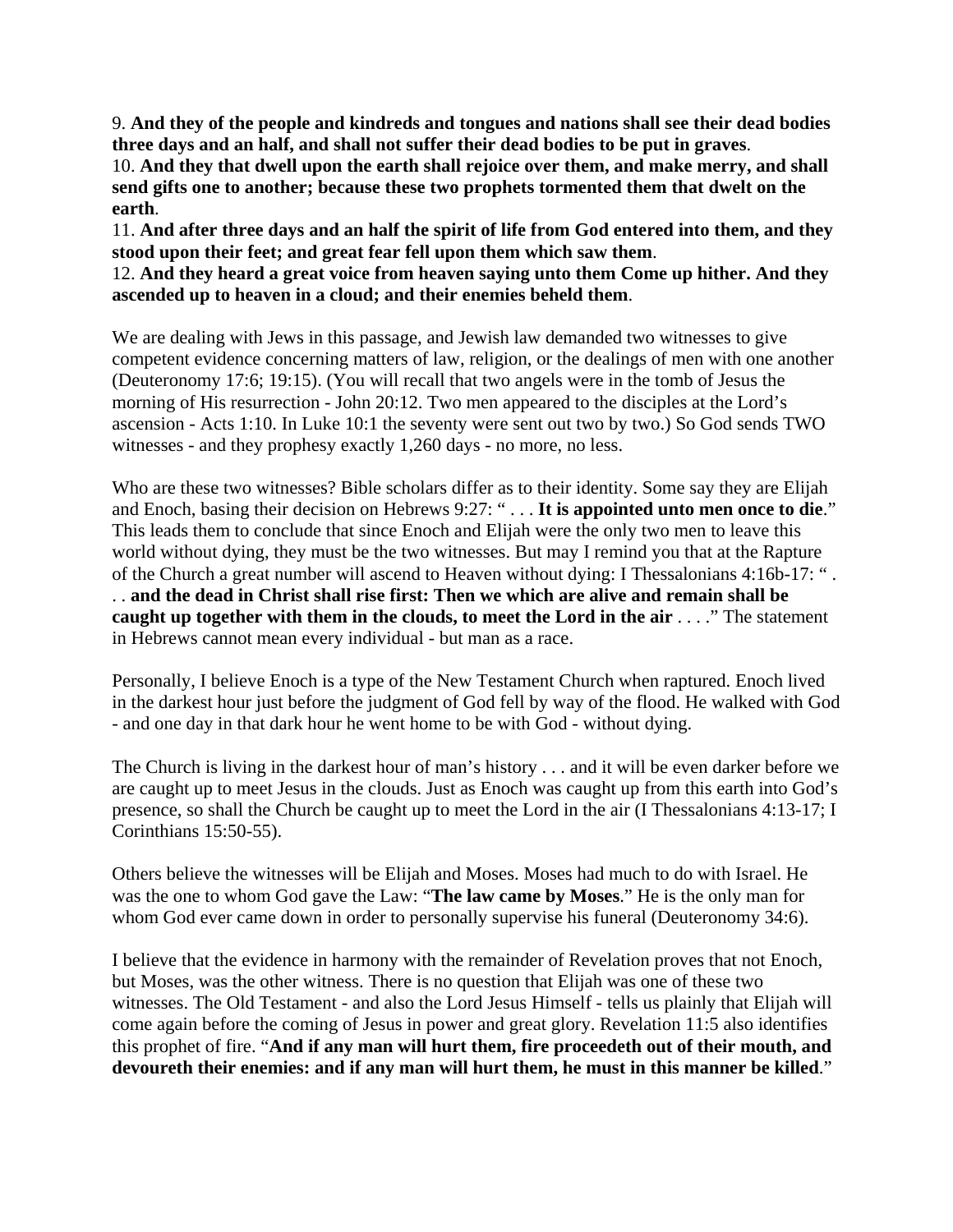## Verse 6 also identifies Elijah: "**These have power to shut up heaven, that it rain not in the days of their prophecy: and have power over waters to turn them to blood, and to smite the earth with all plagues, as often as they will**."

The miracles described in the first part of this verse are certainly characteristic of Elijah, the chief of prophets, who called fire down from Heaven and shut up the heavens so that it rained not for the space of three and one-half years during the reign of wicked Ahab. Elijah appeared to Israel during the darkest day of their spiritual bondage here on earth. The nation departed from the Lord under the reign of Ahab and Jezebel, and God sent Elijah, the mighty prophet of fire, to deliver Israel from spiritual bondage after the same fashion Moses delivered them from physical bondage.

The miracles recorded in the last part of the verse fit Moses in every detail. Read the account in Exodus, when God sent Moses to deliver His people from the hand of Pharaoh - and Pharaoh was certainly a type of the Antichrist.

When Moses went down to meet Pharaoh, he turned the water to blood and called down ten plagues upon the Egyptians. Read and study Exodus, chapters five through twelve. When it seemed that Israel would be crushed and destroyed by the iron hand of Pharaoh, it was Moses who came from the back side of the desert - called and commissioned by God - to deliver Israel out of Egyptian bondage. These chapters in Exodus tell the story of plague after plague being visited upon the godless nation of Egypt. God finally destroyed them at the bottom of the Red Sea. Under the hand of God, Moses delivered Israel from material and physical bondage. He led them on their way to Canaan's land. Why should not God use this great deliverer again as one of the witnesses of Revelation 11?

Moses appeared to Israel in one of the darkest moments in history; why not again in this dark moment when it seems that Antichrist and the wicked Gentiles will completely annihilate the little band of Israelites? (The Jew can never be destroyed; he is the apple of God's eye, and God will protect him. Many have tried to destroy Israel - and have failed. History records such instances even in your day and mine - Hitler was one of the last, and Adolph Eichman paid with his life for his part in attempting to wipe the Jew from the face of the earth.)

Moses and Elijah were the outstanding mountain-peak prophets in God's program in dealing with Israel throughout the Old Testament era. And when Jesus went up on the Mount of Transfiguration it was Moses and Elijah (not Enoch and Elijah) who came down to meet Him and discuss His coming death on the Cross (Luke 9:27 -35).

Jesus came not to destroy the Law, but to fulfill the Law and the prophets (Matthew 5:17). Since God gave the Law to Moses, and since Elijah was the chief of prophets, it seems reasonable that it would be these two with whom Jesus would discuss ". . . **His decease which He should accomplish at Jerusalem**."

To the nation Israel, these two prophets of God represent spiritual and physical deliverance. There are three things about these two witnesses that cause me to believe they will be Moses and Elijah: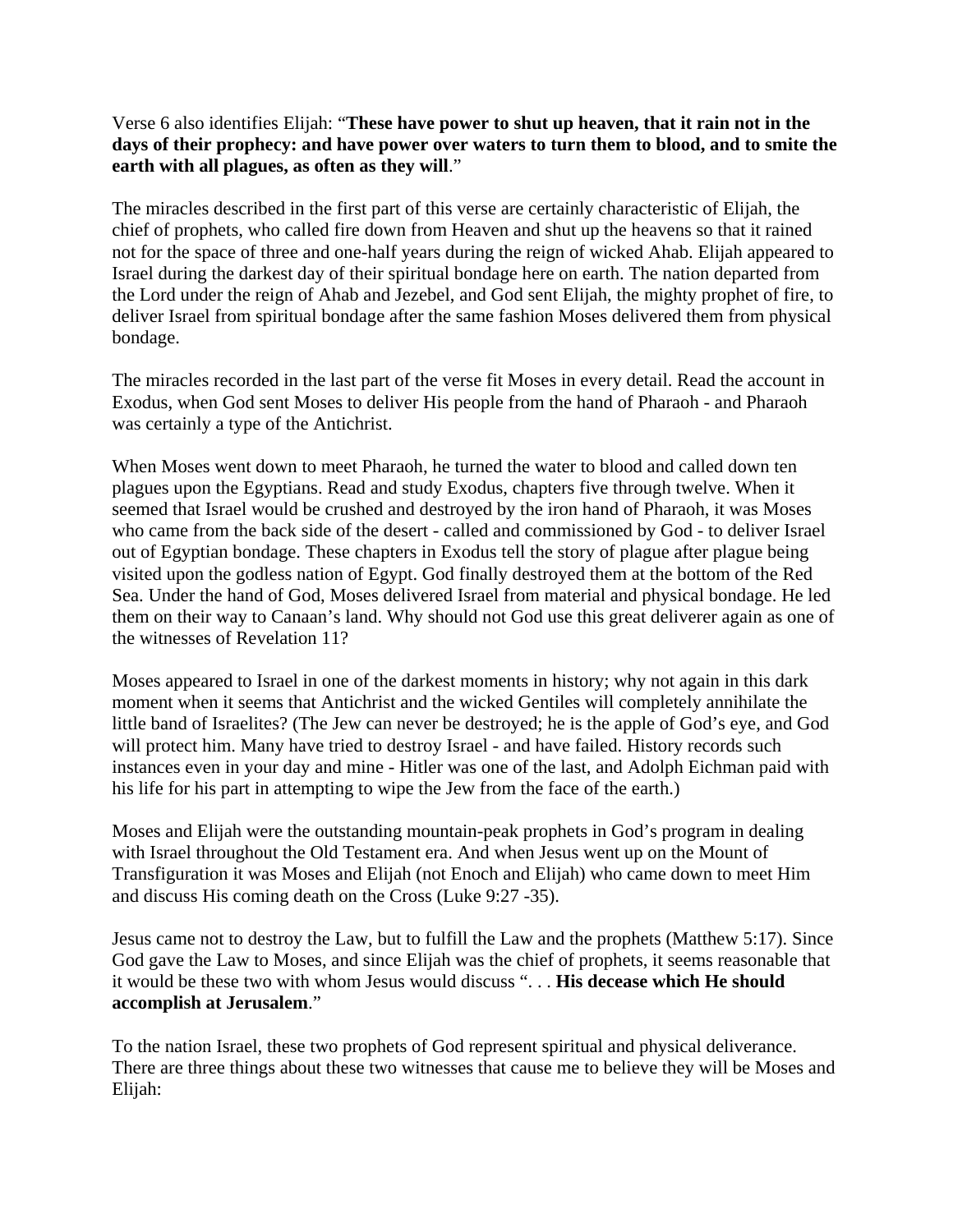1. Their times 2. What they did 3. Their end

Their times were not Gospel times. They were called to prophecy in times of horror. The Jew will be back in his own land, his temple will have been rebuilt; but there is no trace of Gospel or of the grace of God at that moment. Believers under grace are not to render evil for evil; we are to return good for evil. We are to pray for them that despitefully use us and persecute us. We are to rejoice and be exceeding glad when we are persecuted for righteousness' sake. Jesus had power to call down fire and destroy His enemies - but He did not.

He said He came to save . . . not to destroy (Luke 9:56). He told Peter to put up his sword, and informed him that He could call down twelve legions of angels if He needed help.

But it will be quite different when Moses and Elijah prophesy.

These two witnesses will have the power to destroy men - and they WILL destroy men with fire which "**issueth out of their mouth**." Imagine Moses and Elijah prophesying on a street corner in Jerusalem. Henchmen of the Antichrist walk up and begin to mock. Elijah simply blows his breath on them - and they turn to a handful of ashes!

Oh, yes - the Word of God is true. It makes no difference what modernists and liberals say about it, these prophets will blow their breath upon men and cremate them! The preaching of the Gospel is good news (Isaiah 52:7), but the message of the two witnesses will be a message of literal fire.

These prophets are clothed in sackcloth, a symbol of calamity and judgment. Nature rejoices at the message of grace (Isaiah 55:12,13), but the message of these two mighty men will shut up Heaven and no rain will fall for three-and-a-half years. They will speak - and rivers will turn to blood. Plagues of sores and diseases . . . things too terrible to name . . . come upon men because of them. They remind us of the time when Jeroboam's hand was withered by the unnamed man of God (I Kings 13:4) and of the time when fire from Heaven consumed the soldiers of Ahaziah who came to Elijah on the hill (II Kings 1). The times of these two witnesses will be times of exceeding evil and of fiery judgment.

- Jacob wore sackcloth when he mourned for his sons.
- David wore sackcloth when he grieved deeply because Abner was unjustly killed.
- Daniel wore sackcloth when he came before the Lord to weep and pray about the sins of Israel.
- Hezekiah wore sackcloth when he heard of the terrible blasphemies of Sennacherib.
- The priest of God wore sackcloth when the holy services of the temple were interrupted.

In like manner, the two witnesses will wear sackcloth, and during the time they prophesy, hell will have literally moved to this earth. From the abyss there will come a mysterious beast to whom Satan will give power and authority as his chosen agent for prime minister. The beast will blaspheme God and the temple and all that is holy.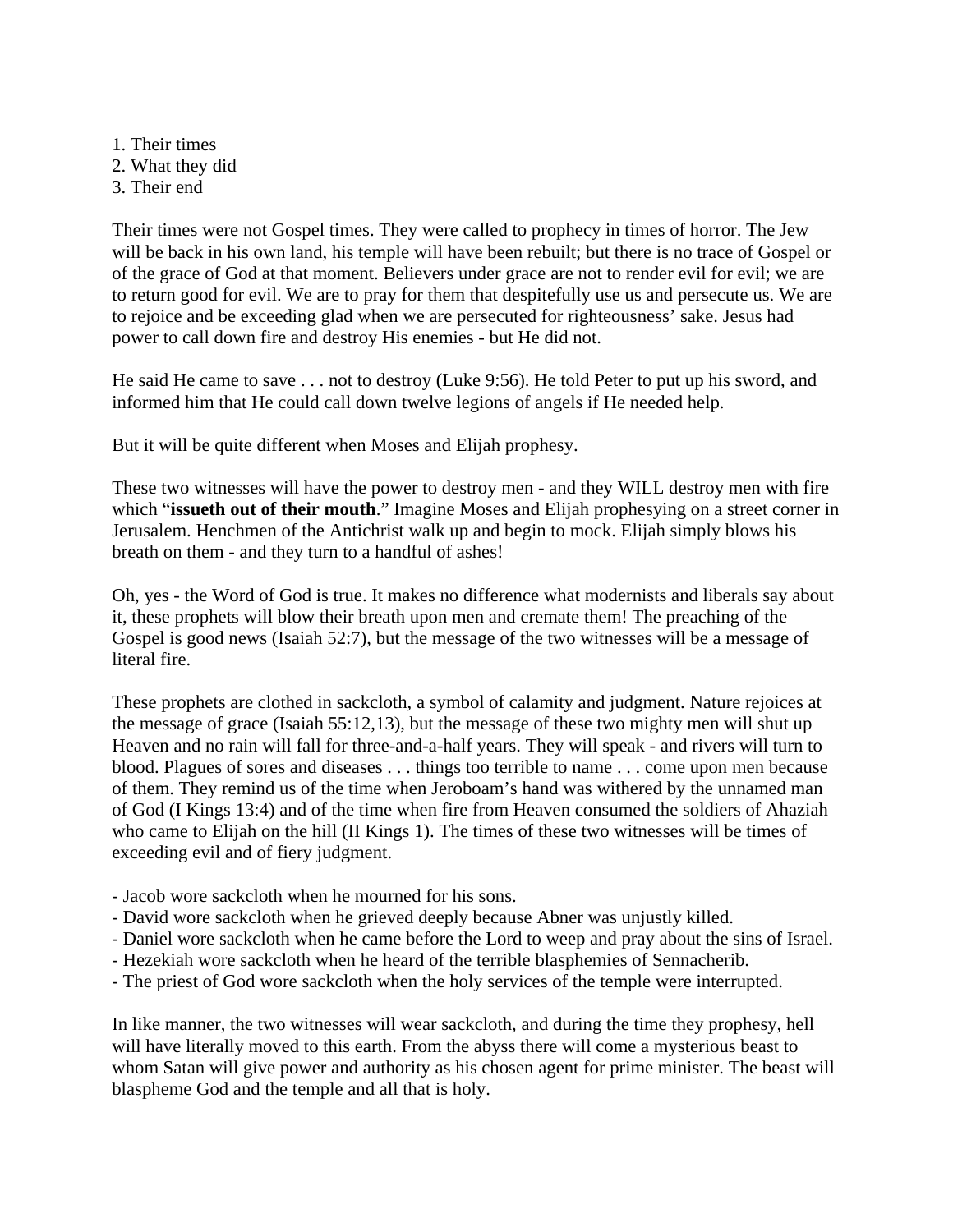He will have power to perform miracles that will cause the mass of earth's dwellers to accept him as Messiah. The times will become so terrible, the war against God and against righteousness will become so fierce, that the fire-producing witnesses themselves will finally be overcome and killed by the powerful counterfeit messiah. Peoples of earth will be so wicked and vile that they will send gifts to each other and rejoice with dancing in the streets because God's witnesses have been slain! It will be a time of jubilee among the enemies of God!

The time of the two witnesses will be a time of supernaturalism - both from Heaven and from the underworld.

It seems that all natural laws will fail during this time.

God's witnesses will shut up the heavens, turn rivers to blood, smite the earth with all kinds of plagues. Not only will these men have supernatural power - but the beast out of the abyss will demonstrate like power (Revelation 13). There will be a giant image, and the beast will cause the image to speak. He will pull fire down from Heaven in the sight of men. In the days of Moses, hell's ministers performed miracles, too. Read Exodus 7:10-13.

Today people are looking for the supernatural, the sensational. If a preacher is just an ordinary preacher, he does not get far. He must claim some super-duper gift. He must announce that he is able to perform tremendous miracles - and then the crowd comes. Those who are sponsored by liberals and modernists also have a large following, but ministers who preach pure Grace, pure Gospel, pure Salvation, will not draw a crowd, generally speaking. The fact that a man performs some miracle that seems supernatural does not mean that he is God's minister. Satan is powerful, too. I John 4:1 admonishes us to try the spirits, and be sure the spirit we follow is the Holy Spirit. These are dangerous days, and we cannot be too careful.

When the two witnesses are here, the powers of Heaven and hell will lock horns in the last gigantic conflict. This old world will be stained with blood, it will reel and rock - and great convulsions will shake the very fiber of the universe. During this time, Antichrist and his prime minister will perform miracles that would deceive the very elect of God if that were possible. This will occur during the "**day of the Lord**." Read Amos 5:16-20 very carefully, and study it. These verses will enlighten you concerning the "day of the Lord."

When the seventh angel sounds, that will bring in the consummation of all things. The seventh angel is standing ready to sound, the moment these witnesses pass from the scene of action. The two witnesses are here on earth at the time when judgment from God is hastening to a climax. The affairs of earth are being swiftly brought to a close.

Now let us look at the nature of the work of these two witnesses: They are armed with fire (Hebrews 12:29).

During the time of their ministry in Jerusalem, if anyone tries to stop them or hurt them they will consume their enemies with fire.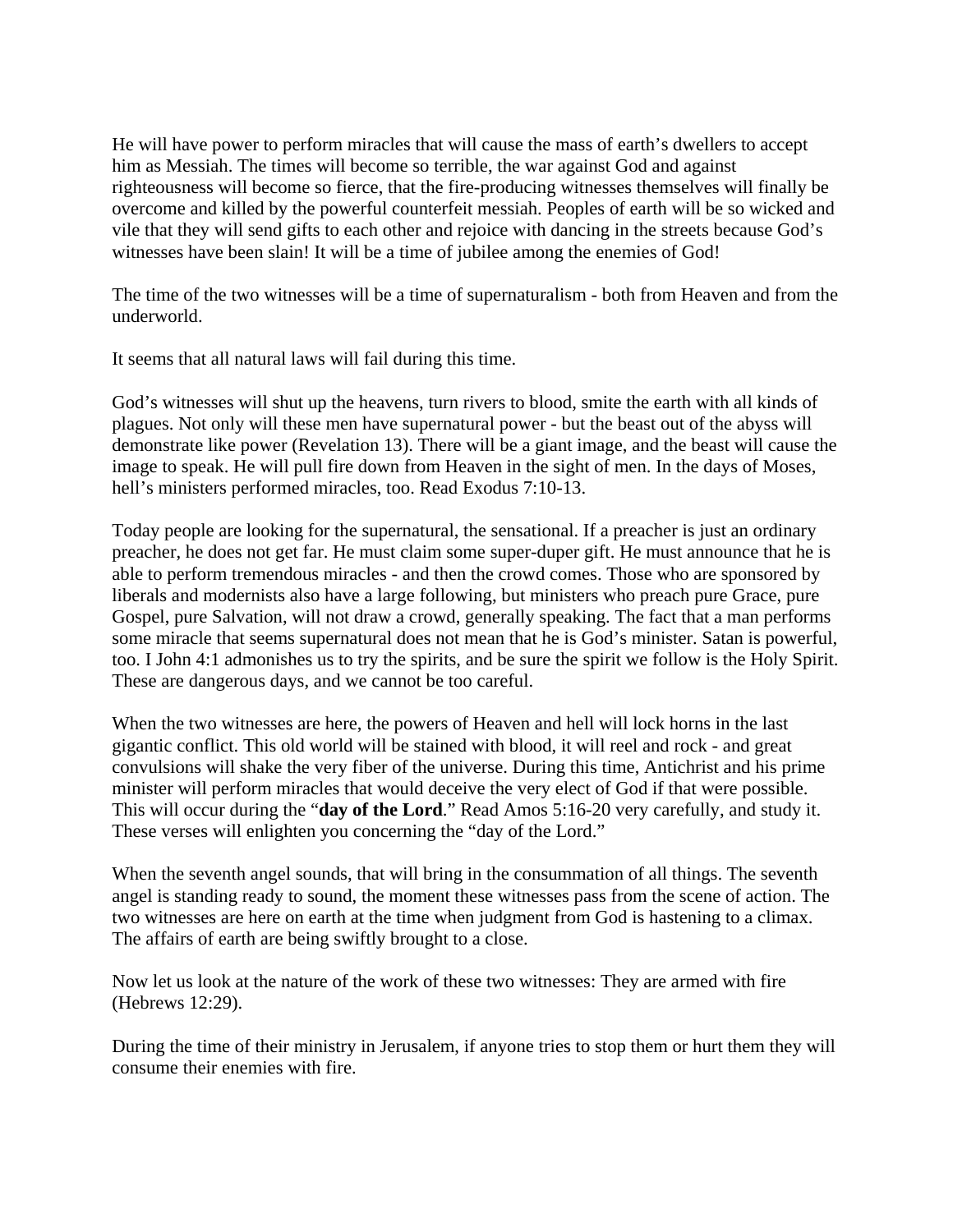During the first days of Christianity many of God's dear children paid with their lives. They sealed their testimony at the burning stake, or were fed to beasts in the arena at Rome. But it will not be so in this day.

These men not only work through supernatural power, but they also have at their command any and all things to protect them from death. "**Thy heaven that is over thy head shall be brass, and the earth that is under thee shall be iron. The Lord shall make the rain of thy land powder and dust: from heaven shall it come down upon thee, until thou be destroyed**" (Deuteronomy 28:23,24).

During the time of their witnessing, these messengers will shut up Heaven, and the sky will become as brass.

Without any rain for three-and-a-half years the ground will become hard as iron, and the elements will be filled with dust. Their work will not only consist of shutting up the sky and turning the earth into a dustbowl but what water is left will be turned into blood.

That is not all, beloved! These men have power to smite the earth with every plague, as often as they wish. They prove by this unusual supernatural power that they are sent by Almighty God, and that He has power to utterly put down and destroy all who resist Him and follow ungodliness.

The prophecy of these two witnesses . . . the miracles they perform, the plagues they bring upon the earth . . . will not turn the masses from Antichrist to Christ. But their prophecy will cause a remnant to turn from the beast. During the closing days of time, before the great eternity of eternities begins, God will send to earth a message of mercy through these two witnesses and other ordained ministers of God whom we have discussed in previous chapters.

Concerning the days of the Antichrist, we read, "**I will send you Elijah the prophet . . . and he shall turn the heart of the fathers to the children, and the heart of the children to their fathers, lest I come and smite the earth with a curse**" (Malachi 4:5,6). Scholars tell us that the word here used for curse is the same Hebrew word God used when He told Israel to curse (EXTERMINATE) the Canaanites . . . that is, utterly destroy their cities and annihilate the people."

If Elijah and Moses did not come at this time, there would be universal acceptance of the Antichrist as God, and God would completely exterminate all creatures on earth; but the message of Elijah, Moses and others will cause a remnant to believe on the Lord Jesus as God's Christ, and God will have mercy on that remnant (Acts 16:31). It is true that the masses will worship Antichrist and accept him as God.

The career of these two witnesses, though illustrious and crowded with miracles from start to finish, will be very brief - only three and one-half years . . . 1,260 days - a very short ministry for such great witnesses as Moses and Elijah. They will be God-protected. No power on earth or in hell can touch them until they have completed their testimony. When their work is finished, they then become vanquishable - and are vanquished.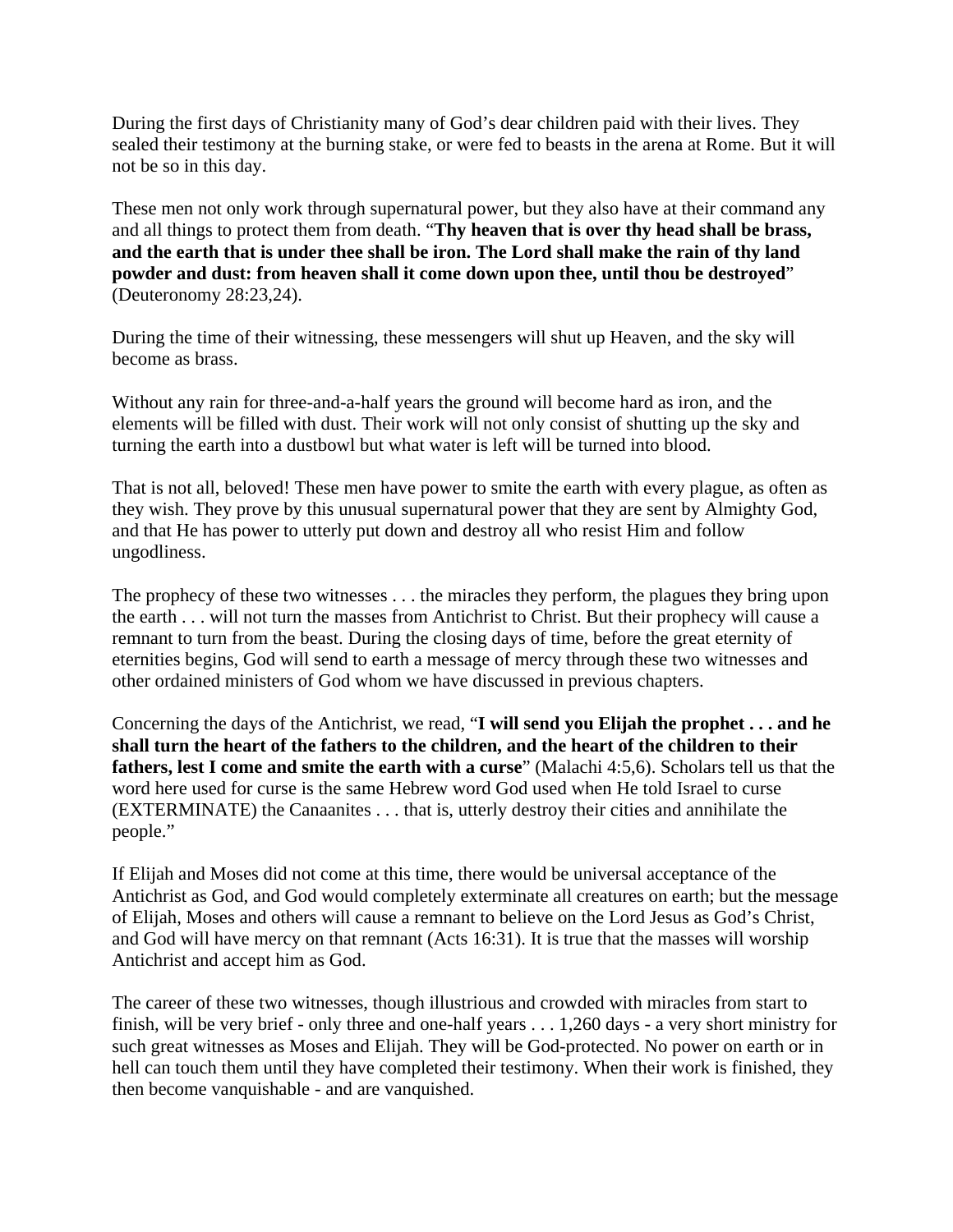Verse 7 tells us that when the two witnesses have finished their testimony, the beast that ascended out of the bottomless pit shall make war against them, will overcome them, and kill them. What form of death they will suffer is not stated, although during the reign of the Antichrist, beheading is prevalent (Revelation 20:4).

We are told that they will not be buried. Their dead bodies will be left lying in the streets of Jerusalem, "**spiritually called Sodom and Egypt**." (Note how careful the Holy Spirit is to tell us that the city is spiritually, not literally, Sodom and Egypt.) Thank God, the Holy Spirit makes it clear when something is to be spiritualized or symbolized. I take Revelation literally except where it is clear that it is symbolic or spiritual. Men mistake God's mind and pervert His Word when they refuse to accept and interpret the Bible just as the Holy Spirit dictated it to holy men of old, and they wrote it down.

Jerusalem is not literally Sodom, but spiritually is likened unto that city. Read Isaiah 1:9,10; Deuteronomy 32:30-33; Jeremiah 23:14. Jerusalem is spiritually likened unto Egypt because of its gross idolatry; and idolatry will prevail in the days of the two witnesses (Ezekiel 23:3-19).

The statement "**where also our Lord was crucified**" identifies the city as Jerusalem. The place where the bodies of the witnesses were left was in the city street - a public thoroughfare - a place where more people passed than any other spot. The fact that they were denied burial is an outrage on common decency and humanity. It is filled with significance. It was no accident that the bodies of these two witnesses were not buried. Even the vilest of criminals were granted burial the same day of their execution (Deuteronomy 21:22, 23). But all law and decency is set aside in regard to these fire-blowing prophets who had tormented the area for three-and-a-half years, and who, for that length of time, could not be destroyed.

The bodies of these men lying in the public street testified to the most extraordinary malignity, spite and hatred with which they were regarded. Their enemies were not satisfied to kill them they actually gloated over their decaying bodies for eighty-four long hours!

## People passed the dead bodies - and mocked. "**They that dwell upon the earth shall rejoice over them and make merry, and shall send gifts one to another because these two prophets tormented them that dwelt on the earth**."

Church history tells us that when John Huss was burned at the stake, his enemies held banquets and danced, making merry that he was dead! Satan's dupes are so insane with lust and so blind to God's judgment that they think since these two witnesses are dead, things will level off, settle down - and they will enjoy peace again in the city that is spiritually as Sodom was. They are so ignorant of God's program they do not know that much worse judgment is just ahead. How pitiful is the man who is so easily blinded by Satan!

Cain killed Abel - and probably buried him in a shallow grave, thinking he had covered up his crime. But nothing is hidden from the eyes of God. the Blood of Abel cried out from the ground, revealing Cain's sin.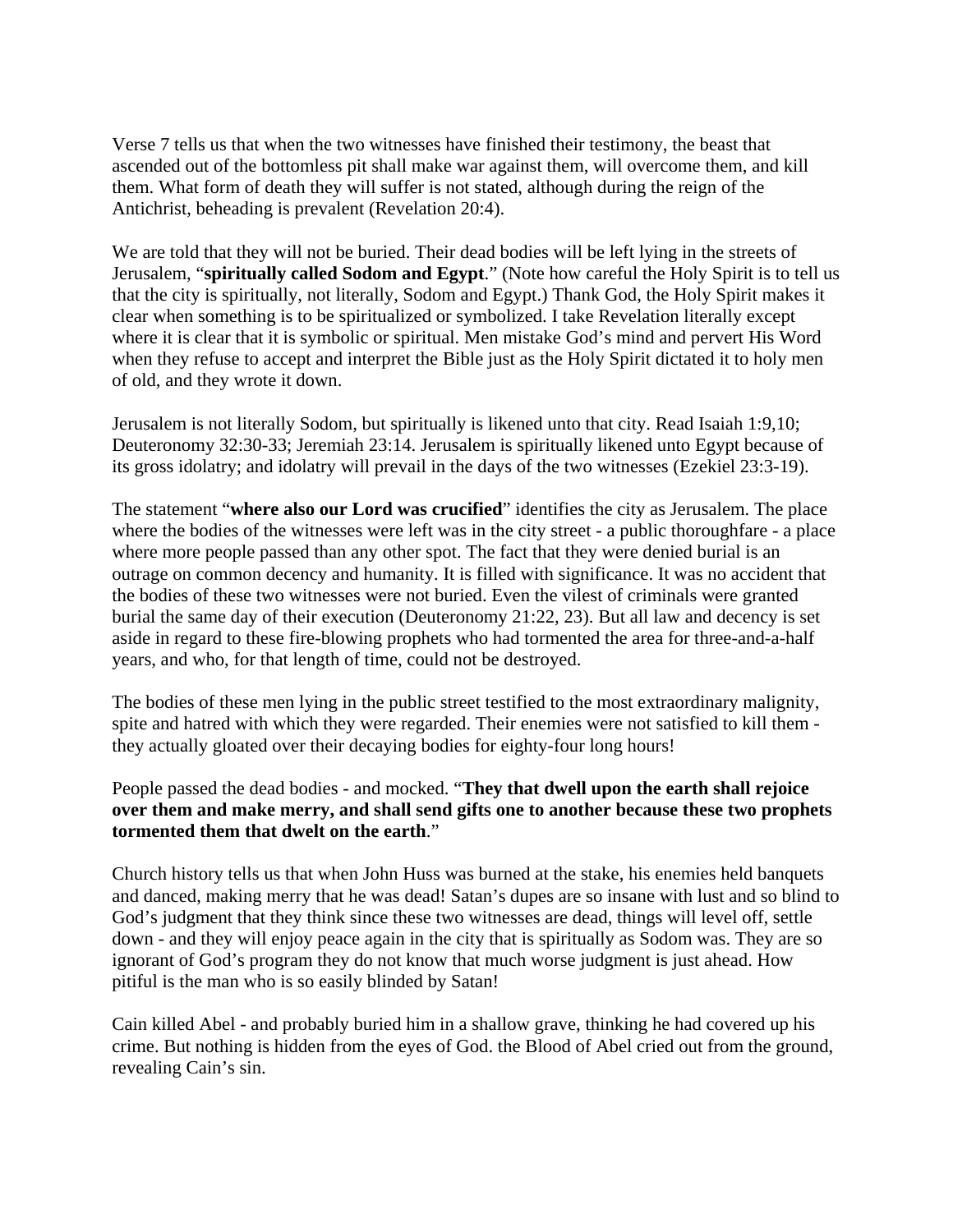God will allow the beast to kill His two witnesses when they have completed their ministry of prophecy, and for three-and-a-half days their bodies will lie in the public street. But God is not yet through with earth's dwellers.

The Jews believe that the spirit of a dead man hovers near the body for three days. That is the reason when Jesus came to the tomb of Lazarus He waited until the fourth day. Had He raised Lazarus on the third day, the Jews would not have acclaimed it a miracle because the spirit would still be near the body for three full days; but Lazarus came forth on the fourth day. These two witnesses will lie in the street for three days plus a half day - and therefore the Jews will know that according to Jewish belief the spirit has departed from the body. When three and onehalf days are over, something extraordinary and extremely unusual, happens:

- The two witnesses are dead.
- Parties are in progress.
- Gifts are being exchanged.
- The whole country is jubilant.

But . . . the scene changes: "**And after three days and an half the spirit of life from God entered into them and they stood upon their feet; and great fear fell upon them which saw them**." The party came to an abrupt end. Gift-passing abruptly ceased. There has never been anything happen on earth that could stir people like two dead bodies which instantaneously stand up and begin living, after having deteriorated in the sun for several days.

"**The triumph of the wicked is short**" . . . so saith the Word of God. I wonder what the people thought when they met these two witnesses coming down the street, very much alive? I wonder what some folks who may read these lines are going to think when the monster the Bible calls death comes to their bedside and demands their departure? Think it over! It is appointed unto man once to die - and after death there is a judgment - and you will be there!

# Verse 12: "**And they heard a great voice from heaven saying unto them, Come up hither. And they ascended up to heaven in a cloud; and their enemies beheld them**."

When Jesus ascended as recorded in Acts 1:9-11 He was taken up in a cloud out of the sight of the disciples, who stood amazed, gazing into the heavens in the direction of His disappearance. While the disciples gazed steadfastly toward Heaven, two men appeared - two messengers from Heaven, dressed in white - and gave to these disciples the assurance that "**this same Jesus will so come in like manner as you have seen Him go into Heaven**."

I wonder if they were making plans to put these two fellows to death a second time, when they began to slowly rise toward the sky? Perhaps they were having a meeting of the council to determine just what to do . . . whether to lock them up, or chop them up. They never reached a decision, because THE LORD GOD ALMIGHTY TOOK THEM UP. The mob stood on the ground, horrified. One day soon, every born again blood-washed believer will be caught out of this earth instantaneously - in a split second, in the twinkling of an eye - to meet the Lord in the clouds just above the earth. That will be a day of amazement for unbelievers when they discover that all believers have been taken out of the earth.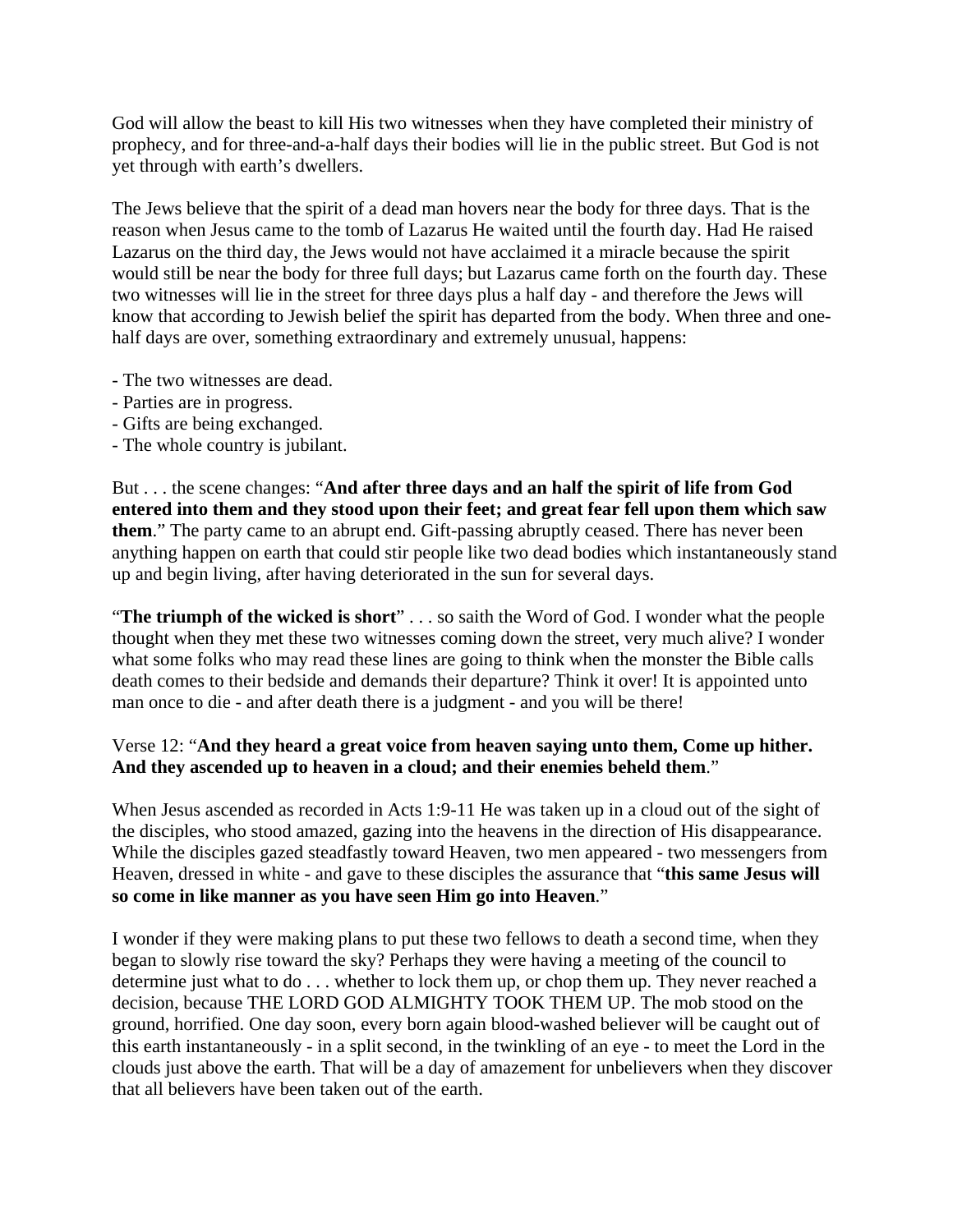### **THE SECOND WOE**

Revelation 11:13-14:

13. **And the same hour was there a great earthquake, and the tenth part of the city fell, and in the earthquake were slain of men seven thousand: and the remnant were affrighted, and gave glory to the God of heaven**.

14. **The second woe is past; and, behold the third woe cometh quickly**.

As the two witnesses begin their ascension the earth begins to tremble, groan, and go into a mighty convulsive earthquake. One-tenth of Jerusalem is leveled.

Seven thousand die! This happens the same hour the two witnesses are taken up to be with the Lord in the air. "**The second woe is past** . . . "

" . . . **Behold, the third woe cometh quickly**." Things are gaining in momentum. God is bringing a quick conclusion to man's wicked control of earth. Notice the Scripture says, "**A GREAT EARTHQUAKE**." God deals in earthquakes. Many times in Scripture it is recorded that God sent an earthquake:

- When Jesus died on the Cross there was a great earthquake (Matthew 27: 51).

- When Paul and Silas prayed in the Philippi an jail, God answered their prayer with an earthquake (Acts 16:26).

- At the opening of the sixth seal there was an earthquake so great that mountains and islands were shaken loose (Revelation 6:12).

- In Revelation 16:18 we are told there will be a great earthquake like no earthquake that has ever been.

Man spends millions to build bombs to blow up cities.

God needs no bombs! He speaks a word - and His word surpasses any bomb man ever had or ever will have.

# **THE SEVENTH TRUMPET**

Revelation 11:15-19:

15. **And the seventh angel sounded; and there were great voices in heaven, saying, The kingdoms of this world are become the kingdoms of our Lord, and of his Christ; and he shall reign for ever and ever**.

16. **And the four and twenty elders, which sat before God on their seats, fell upon their faces, and worshipped God,**

17. **Saying, We give thee thanks, O Lord God Almighty, which art, and wast, and art to come; because thou hast taken to thee thy great power, and hast reigned**.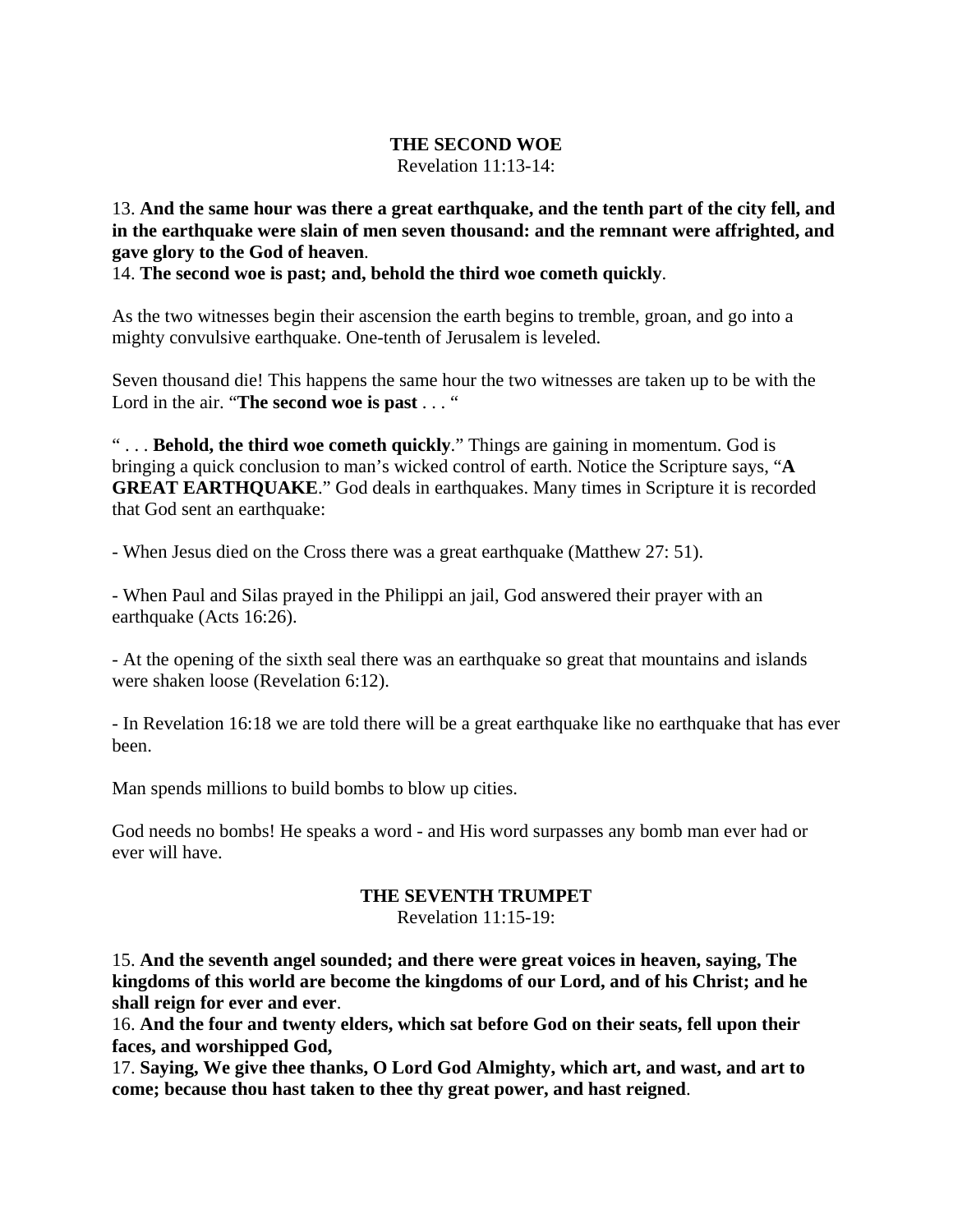18. **And the nations were angry, and thy wrath is come, and the time of the dead, that they should be judged, and that thou shouldest give reward unto thy servants the prophets, and to the saints, and them that fear thy name, small and great; and shouldest destroy them which destroy the earth**.

19. **And the temple of God was opened in heaven, and there was seen in his temple the ark of his testament: and there were lightnings, and voices, and thunderings, and an earthquake, and great hail**.

In verse 15 we have the resumption of the trumpet judgments. The Church is safe with Jesus in the air, and at this time will have a grandstand seat in the heavens. (The Bride is seen in Heaven from chapter four through 19:10.) In Revelation 19:11-16 we see the Bride coming in the air on white horses.

At this time, Jesus has removed the seals from the seven-sealed book that contains the redemption terms of the earth. All creation is now to be delivered from the curse. The angel announced in Revelation 10:6 that God's dealings with earth's dwellers are almost over, and righteousness is about to take over in the earth.

When the seventh angel sounds, there will be no little stir in Heaven. John heard "**great voices**." The announcement was that the kingdoms of this world had become the kingdoms of our God.

Man and the devil have been in power for six thousand years, but praises be to our God, the Lord is taking over what rightfully belongs to Him (Psalm 24:1). He is about to take His seat on His throne (Isaiah 9:6,7; Luke 1:32). He will sit on the throne of David in Jerusalem, and the knowledge of the Lord will cover the earth as the waters cover the sea.

The curse will be lifted and we will have "**peace on earth, good will toward men**," as announced the night Jesus was born. We will have the peace the politicians have talked about but have done very little to bring about.

In verse 16 the four and twenty elders fall upon their faces and worship God. They cry out, "**We give thee thanks, O Lord God Almighty, which art, and wast, and art to come; because thou hast taken to thee thy great power, and hast reigned**." Jesus came the first time as a babe in a manger - a tender Lamb. He is coming the second time in the Revelation in great power, taking vengeance on them that know not God. He will roar out of Zion, "**the Lion of the Tribe of Judah**."

Here we approach the grand climax of the affairs of the ungodly on earth. "**The ungodly are not so but are like the chaff which the wind driveth away. Therefore the ungodly shall not stand in the judgment, nor sinners in the congregation of the righteous. For the Lord knoweth the way of the righteous: but the way of the ungodly shall perish**" (Psalm 1:4-6).

"**For evildoers shall be cut off: but those that wait upon the Lord, they shall inherit the earth. For yet a little while, and the wicked shall not be: yea, thou shalt diligently consider his place, and it shall not be. But the meek shall inherit the earth; and shall delight themselves in the abundance of peace**.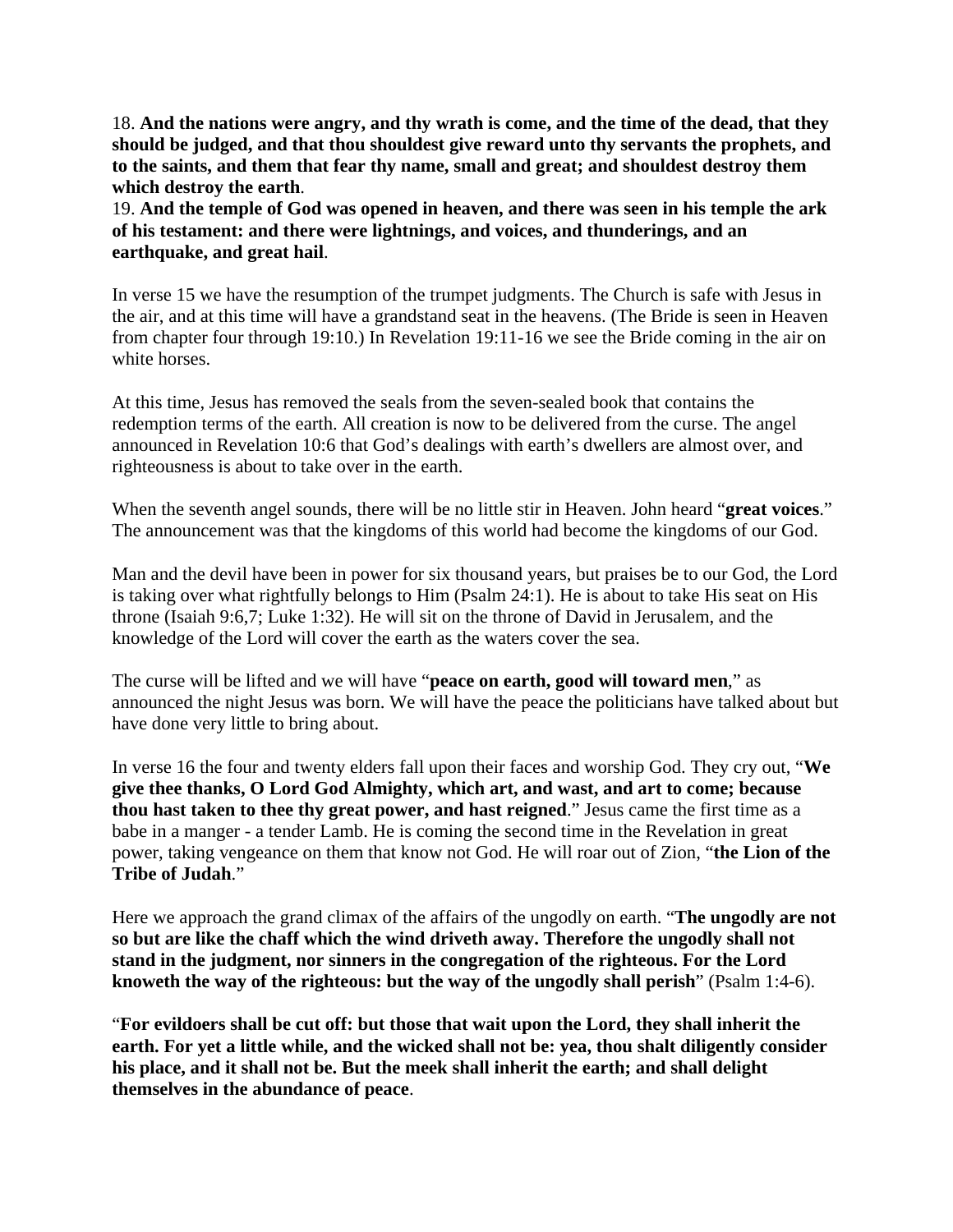"**The wicked plotteth against the just, and gnasheth upon him with his teeth. The Lord shall laugh at him: for he seeth that his day is coming. The wicked have drawn out the sword, and have bent their bow, to cast down the poor and needy, and to slay such as be of upright conversation. Their sword shall enter into their own heart, and their bows shall be broken. A little that a righteous man hath is better than the riches of many wicked. For the arms of the wicked shall be broken: but the Lord upholdeth the righteous**" (Psalm 37:9-17).

The judgments that follow after the sounding of the seventh trumpet are the most intense, the most ghastly, the most remarkable and the most numerous - both in Heaven and on earth anywhere outlined in the Word of God.

Truly, these remaining chapters of Revelation record the time of Jacob's Trouble, the time of Great Tribulation.

There were many mighty wonders present when God delivered Israel out of the land of Egypt and led them on into the Promised Land. There were wonders in the air, in the waters, the trees, the rocks and clouds. There were marvels and miracles that stand out among the greatest of bygone days; but nothing to compare with what happens after the sounding of the seventh trumpet.

When Jesus was born, and during His earthly life and at the time of His death, there were also great wonders among the angels, the stars, the elements and on earth among men - both living and dead - which give us a divine story never told before. However, neither of these - nor all combined - can compare with the overwhelming intensity of the manifestations which attend and follow the sounding of the seventh trumpet. When the blast of the trumpet goes forth, John declares he heard "**great voices**."

As we study the remaining portion of chapter 11 and the chapters down through 19:11, we will hear voices like unto many waters . . . great thunder . . . harpers with their harps . . . a Mighty Angel flying through Heaven with such a Voice that it can be heard throughout every square inch of the universe . . . angels shouting for the fall of Babylon . . . another voice crying, "**Blessed are the dead that die in the Lord from this day forward**," and another voice calling to Jesus to thrust in the sickle and reap.

Another great voice calls for the pouring out of the bowls of the wrath of God . . . another voice cries, "**It is done!**" The voices cry, "**Alleluia: for the Lord God omnipotent reigneth!**"

Along with these, there are still other great voices from the heavenly world crying out praises to God as He takes over the reins of the earth and closes out wickedness, filling the earth with righteousness as promised from the beginning.

In Revelation 5, when Jesus took the seven-sealed book from the hand of "**Him that sitteth upon the throne**," there was quite a commotion in Heaven. The act performed here was the beginning of the fulfillment of the redemption of all creation. When Jesus was found worthy to open the book, He took it and began removing the seals.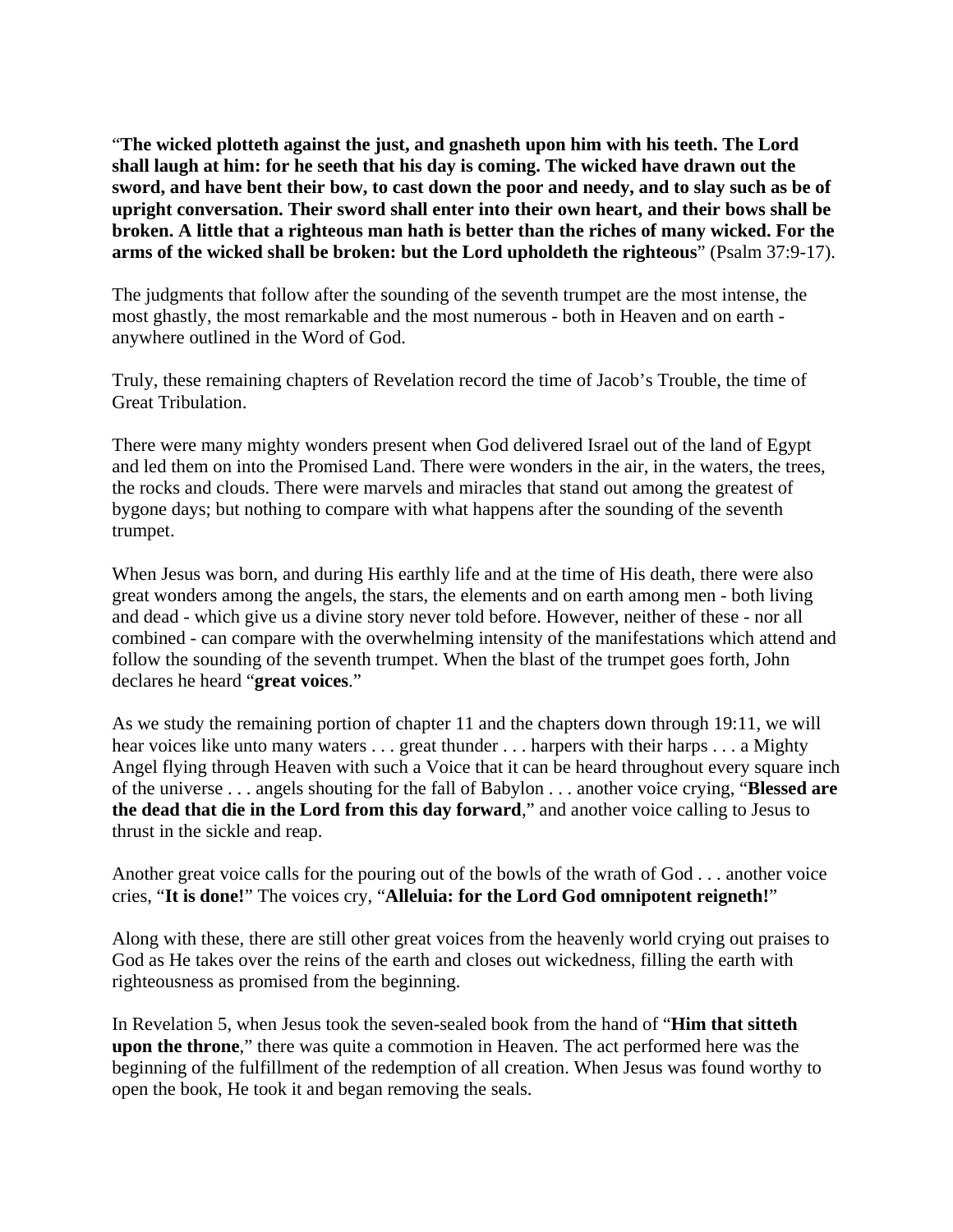This seventh trumpet is found under the last of the seals. From the moment Jesus took the book until this moment, all along the way we have seen the unfolding judgments. During the entire course of events there has been much heavenly interest and excitement. But when the seventh trumpet sounds, everything in Heaven and all creation breaks out with thunderous praises, shouts, "**Amens!**" and songs of victory.

The four and twenty elders fall upon their faces. When the Lamb took the book in chapter 5, the elders fell down and gave thanks and praises - but here they humble themselves to a much greater degree . . . they are on their faces. These four and twenty elders represent the first-born of the resurrection . . . those who will be raised and those who will be translated when the Rapture takes place. They are the seniors of Heaven's redeemed. They are the ones "**counted worthy to escape the woes that will come upon the whole earth**."

They are already glorified - that is, at this point. That does not diminish their interest in the ongoings of earth's dwellers. They already have their golden crowns - but that does not withdraw their sympathy from those who are still under the iron hand of Antichrist here on earth.

There is no vanity nor selfishness in Heaven - no pride in Heaven, no vaunting of authority. These crowned elders, these "seniors of Heaven," are more concerned over the pending conflicts and victories yet to be won than they were over those through which they had come in order to win their crowns of gold.

- They know that the destroyer of earth (the devil) is not yet destroyed.
- They know the great white Throne Judgment is ahead.
- They know the rewards to all the faithful have not yet been passed out.

The meek shall inherit the earth - but they have not yet done so. The devil still remains out of the pit, and therefore the victory of victories is yet to be won. The elders know that.

But - the trumpet which brings all this to pass and brings to a climax all judgments, is now sounding in the ears of these "kings and priests." They could not keep their seats. They fell prostrate on their faces before the Lamb.

In verse 18 the nations of the earth are very angry.

The time of God's great wrath is come. God is about to judge the wicked in final judgment; He is about to reward all of His prophets and servants. There will be a new Heaven and a new earth, wherein dwelleth righteousness. The saints will be put on display in the Pearly white City. Satan will be put in the pit. All sin and all unrighteousness must be removed from the earth. The Antichrist and the wicked will be put down. They become exceedingly angry, and in chapter twelve a great War breaks out between God and the devil.

In verse 19 the temple of God is opened. Did you know there is a literal temple in Heaven? There was seen in the temple the ark of His testament. There were lightnings and voices and thunderings and an earthquake and great hail.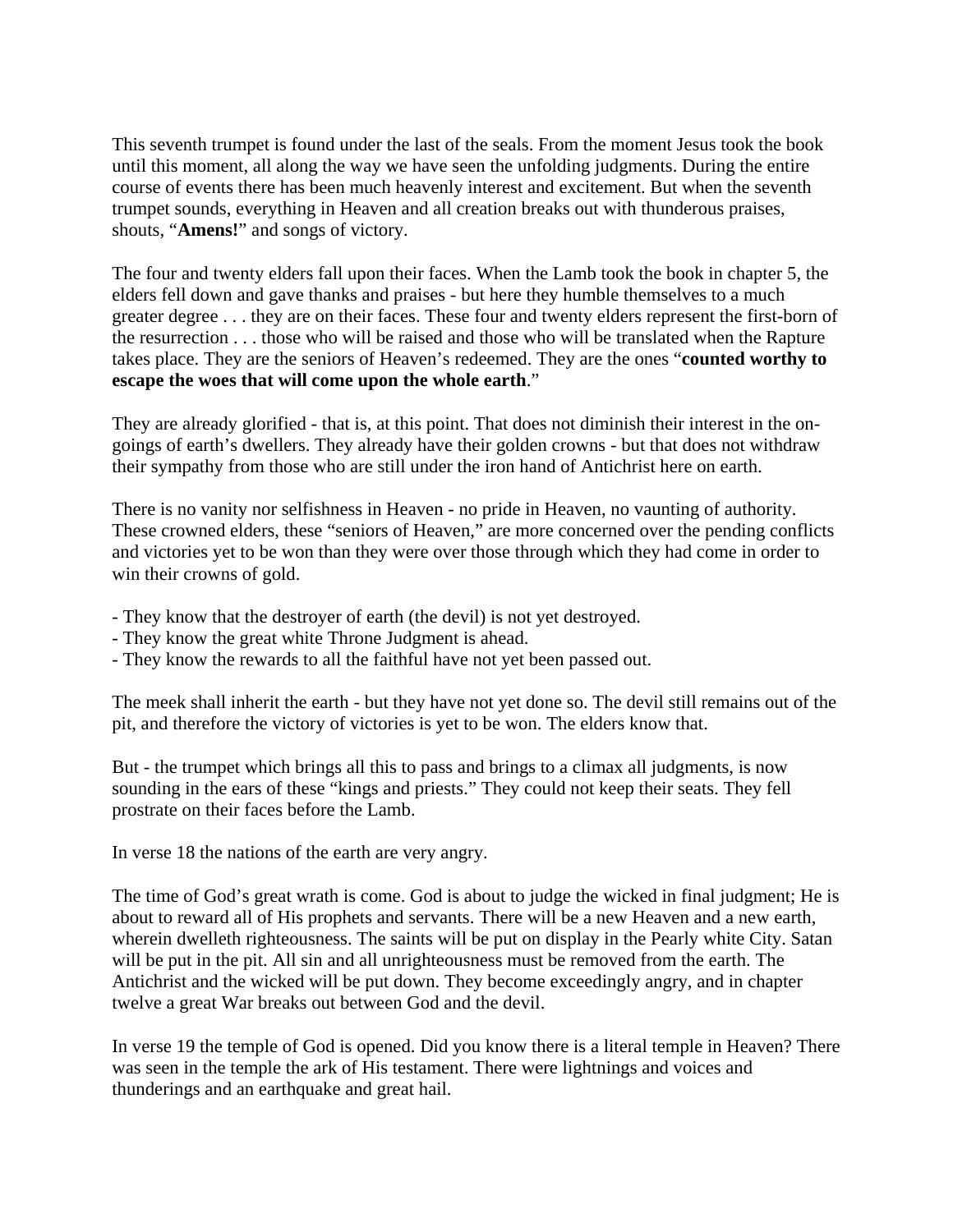The tabernacle and the temple of the Jews were copies of the tabernacle and temple in Heaven. "**LOOK THAT THOU MAKE THEM AFTER THEIR PATTERN WHICH WAS SHEWED THEE IN THE MOUNT!**" (Exodus 25:40). The Holy Spirit spoke to Paul in these words concerning the tabernacle and the temple: ".. . **patterns of things in the heavens**."

There is a temple in Heaven.

There is a tabernacle in Heaven. And one time in the past, Heaven and earth's worship was very close together.

God visited His creatures in the Garden of Eden and spoke directly to many in the Old Testament era. But of course, sin appeared in the Garden and wrecked the perfect unity and harmony between man and God. But thank God, the second Adam, the Lamb of God, has redeemed all by His Blood - that is, all who will come to God by Him.

And one day that sweet union between Heaven and earth will be restored. The Lord Jesus said, "**After this manner . . . pray ye: Our Father which art in heaven, Hallowed be thy name. Thy kingdom come. THY WILL BE DONE IN EARTH, AS IT IS IN HEAVEN**." One day the oneness between Heaven and earth will be restored. This is clearly taught in Revelation chapters 21 and 22.

When the temple in Heaven is open, John sees "**the ark of God's covenant**." All the covenants and promises of God to His people are in that ark. God's solemn promises cannot be broken they are forever settled in Heaven. His engagements, His appointments with His people, are there. In that "SACRED CASKET" they have been stored safely and preserved under the protecting hand of the Lord God in Heaven.

Not one word of God's promises is obsolete, dead, or forgotten. God cannot lie, He cannot prove untrue, He cannot break His promise. He will keep every item of His covenant and promise to faithful Abraham.

And now, at the ending of time, when all promises are to be fulfilled, that treasure box, that sacred casket, appears. Where? In the temple of God that was opened In Heaven when the seventh trumpet sounded.

The study of the ark in the Old Testament is very interesting. God's blessings went along with the ark.

- The Jordan River rolled back beneath the shadow of the ark
- The walls of Jericho fell down before it;
- The enemies of God were scattered when the ark appeared.

Where it rested the thousands of Israel dwelt in safety. Its appearance here is a token of the recurrence of all these wonders, but on a more complete, more magnificent and sublime scale than in the Old Testament era.